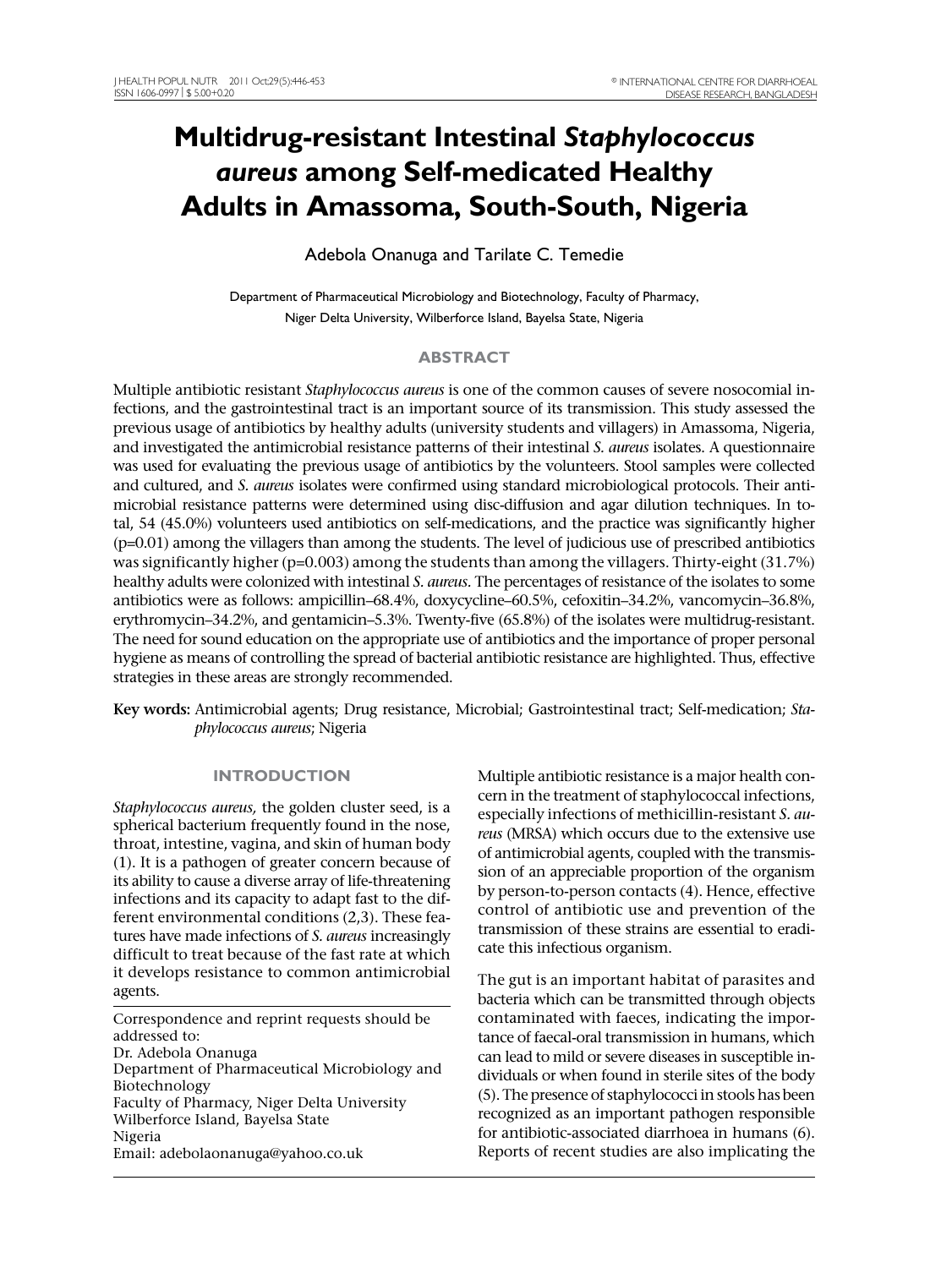gut as an important reservoir of antibiotic-resistant *S. aureus* strains (7,8).

Most studies on *S. aureus* have so far been conducted on samples from the nose and throat but only a very few detailed studies on its colonization of the gut have been reported. Thus, there is a need for more studies on *S. aureus* from the gut, as an important reservoir of multiple antibiotic-resistant bacterial strains, especially in developing countries where the control of antibiotic use is inadequate. We report here the prevalence of multidrug-resistant faecal *S. aureus* isolates from healthy inhabitants in Amassoma, Nigeria.

### **MATERIALS AND METHODS**

### **Study subjects**

In total, 120 subjects comprising an equal number of villagers and students of the Niger Delta University, Wilberforce Island, Amassoma, Bayelsa state, Nigeria, were randomly recruited into the study for three months from March 2009. Amassoma is a very small village in Bayelsa state, south-southern Nigeria, where the new growing state university exists. Trading, farming of crops, and fishing are the occupations of the villagers.

Willingness of the subjects to participate in the study was a strong criterion for the study. The volunteers gave informed consents by providing demographic data and a completed questionnaire on the evaluation of their previous use of antibiotics. They were not on any antibiotic for at least two weeks at the time of the sampling nor had been admitted to any hospitals in the last one year before the survey. They were aged 15-35 years.

### **Sampling and isolation of** *S. aureus*

Sterile cotton swabs were given to the volunteers to deep into their freshly-produced faeces and return into the swab's case. These stool samples were collected from the volunteers within 24 hours and transported within an hour to the laboratory in iced packs, where these were inoculated directly onto prepared sterilized mannitol salt agar (MSA) plates (Oxoid, UK) and streaked before incubated at 37  $\rm{^{\circ}C}$  for 24 hours.

### **Identification of** *S. aureus*

*S. aureus* was identified and differentiated from related organisms based on the colony morphology on the MSA plates. Two discrete yellow colonies on each of the MSA plates were subcultured on sterile nutrient agar (Oxoid, UK) slants aseptically and incubated at 37  $\mathrm{^{\circ}C}$  for 24 hours. The proliferated organisms were characterized by Gram stain-

ing, productions of catalase, DNase, and coagulase (using human plasma). The organisms that were Gram-positive clustered-shaped cocci, positive to catalase, DNase and coagualse tests were confirmed as *S. aureus*. These were stored on slant nutrient agar at  $4 \,^{\circ}\text{C}$  and were used for antibiotic-susceptibility testing.

# **Antibiotic-susceptibility testing**

### *Agar diffusion method (zone of inhibition measurement)*

Each isolate of *S. aureus* was standardized using colony suspension method, and the strain's suspension was matched with 0.5 McFarland standards to give a resultant concentration of  $1.5x10<sup>8</sup>$  cfu/mL (colony-forming unit per millilitre) (9). The susceptibility testing of commonly-used antibiotics was determined using the modified Kirby-Bauer diffusion technique by swabbing each of the Mueller– Hinton agar (Oxoids U.K) plates with the resultant saline suspension of each strain, and the following six antibiotic discs from Oxoids, UK, were placed on the plate after 20 minutes of inoculation: cefoxitin 30 μg (as a substitute for methicillin) (9), gentamicin 10 μg, ofloxacin 5 μg, ciprofloxacin 5 μg, doxycycline 30 μg, and trimethoprim/sulphamethoxazole (co-trimoxazole) 1.25/23.75 μg (10). The plates were then allowed to stand for at least 30 minutes before incubated at 30 °C for 24 hours to favour the growth of any methicillin-resistant strains (11). The diameter of the zone of inhibition produced by each antibiotic disc after incubation was measured and interpreted using the zone diameter interpretative standards of the Clinical and Laboratory Standard Institute (CLSI) (9).

# *Agar dilution method (MIC test)*

Standardized solutions of six other commonly-used antibiotics—vancomycin (Novaplus, USA), ampicillin (Merck, Germany), erythromycin (Merck, Germany), chloramphenicol (Merck, Germany), amoxicillin-clavulanic acid (augmention) (Glaxowellcome, UK), and cefuroxime (Glaxowellcome, UK)—were aseptically prepared. These solutions were used for preparing Mueller-Hinton agar plates of breakpoints of varying CLSI minimum inhibitory concentrations (MICs): vancomycin 2-12 μg/ mL, cefuroxime 8 μg/mL, ampicillin 0.25 μg/mL, erythromycin 0.5 μg/mL, chloramphenicol 8 μg/ mL, and amoxicillin-clavulanic acid (augmentin) 4/2 μg/mL. The plates were spot-inoculated with each strain's standardized suspension and incubated at 30  $\mathrm{C}$  for 24 hours (11). Strains that showed growth on each of the antibiotic agar plate were regarded as resistant to the antibiotic using the CLSI breakpoint standards (9).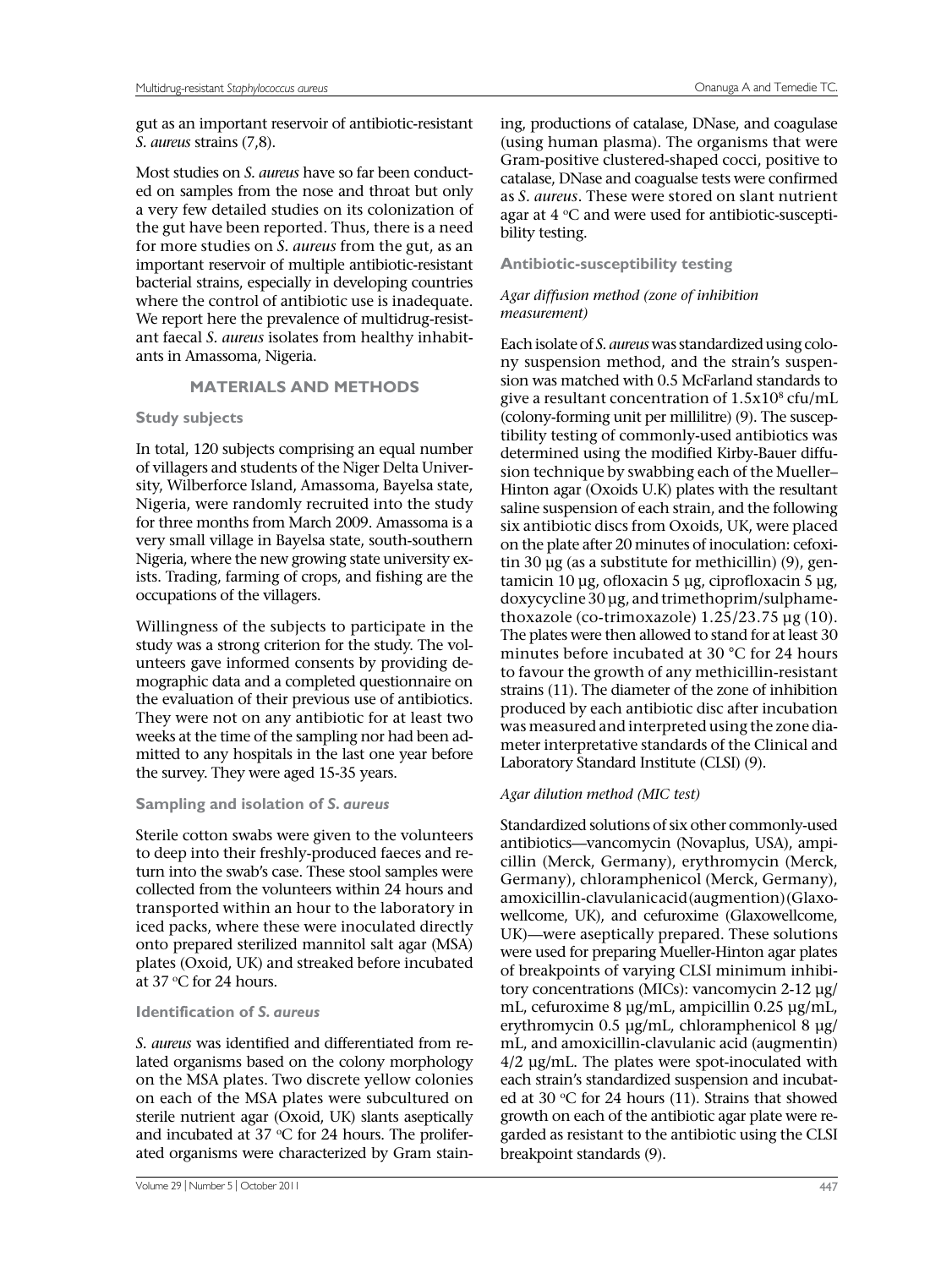## **Statistical analysis**

Frequencies were obtained, and percentages were calculated for the study variables. The demographic characteristics were compared using the chi-square test (two-tailed) and using the SPSS software (version 15). All reported p values were two-sided, and p value of less than or equal to  $0.05$  ( $p \le 0.05$ ) was considered significant.

# **RESULTS**

# **Analysis of questionnaire**

Copies of the questionnaire were retrieved from all the study subjects. Twenty-nine (24.2%) of them were aged 15-19 years, 65 (54.1%) were aged 20-25 years, and 26 (21.7%) were aged above 25 years. Fifty-four (45%) of the subjects (students and villagers) used antibiotics on self-medications, of whom 34 (63%) were villagers while the remaining 20 (37%) were students (Table 1). The observed difference in the use of antibiotics between the two groups was significant (p=0.01). Twenty-six (43.3%) students and 32 (53.3%) villagers used antibiotics for reasons other than treatment of diseases (Table 2), the difference of which was not significant (p=0.273). Twenty-five (41.7%) students and 10 (16.7%) villagers judiciously used their prescribed antibiotics (Table 3), the difference of which

furoxime, augmentin, ciprofloxacin, ofloxacin, and gentamicin. The differences observed in bacterial resistance to various antimicrobial agents between the two groups of subjects were not significant (p>0.05) (Table 5). The antimicrobial resistance patterns of the isolates from females and the isolates from males were compared, and a marked difference was observed only in doxycycline (p=0.013), with the females having the highest doxycyclineresistant isolates. MRSA (resistance to cefoxitin) was detected in 13 (34.2%) of the 38 isolates, all of which were resistant to three or more agents tested. Isolates with reduced susceptibility to vancomycin  $(MIC > 4 \mu g/mL)$  were 14 (36.8%), of which eight were MRSA.

# **Multidrug resistance**

Multiple drug resistance in this study of healthy volunteers was taken as resistant to three or more antimicrobial drugs, and 25 (65.8%) of the isolates were multidrug-resistant. About one-forth (23.7%) of the isolates were resistant to four drugs of different resistance combinations. Ampicillin was the most frequently-occurring antibiotic in all the patterns of resistance combinations while co-trimoxazole, doxcycline, and chloramphenicol resistance combinations occurred in only two isolates, and the remaining combinations were all different. The

| <b>Table 1.</b> Use of antibiotics by study subjects |                   |      |                    |      |                 |      |         |  |  |
|------------------------------------------------------|-------------------|------|--------------------|------|-----------------|------|---------|--|--|
|                                                      | Students $(n=60)$ |      | Villagers $(n=60)$ |      | Total $(n=120)$ |      |         |  |  |
| Type of use                                          | No.               | $\%$ | No.                | $\%$ | No.             | $\%$ | p value |  |  |
| Use of antibiotics on<br>self-medications            | 20                | 33.3 | 34                 | 56.7 | 54              | 45.0 | 0.01    |  |  |
| Use of antibiotics<br>on doctor's<br>prescriptions   | 40                | 66.7 | 26                 | 43.3 | 66              | 55.0 | 0.01    |  |  |

was highly significant (p=0.003). The distribution of the antimicrobial agents used on self-medication by the subjects is shown in the Figure.

# **Prevalence of** *S. aureus*

In total, 38 (31.7%) isolates of *S. aureus* were detected from 120 stool samples screened, with 18 (30.0%) from the villagers and 20 (33.3%) from the students (Table 4). The observed differences in the yield of the organism between the two groups of subjects and between their sexes were not significant (p>0.05).

# **Antimicrobial resistance profile**

The isolates generally showed high resistance to ampicillin, doxycycline, co-trimoxazole, erythromycin, and chloramphenicol. However, low levels of resistance were exhibited by the isolates to ce-

| Table 2. Reasons for antibiotic use by study<br>subjects                                  |                      |      |           |          |  |  |  |  |
|-------------------------------------------------------------------------------------------|----------------------|------|-----------|----------|--|--|--|--|
| Reason                                                                                    | Students<br>$(n=60)$ |      | Villagers | $(n=60)$ |  |  |  |  |
|                                                                                           | No.                  | $\%$ | No.       | $\%$     |  |  |  |  |
| Without any<br>reason                                                                     | 0                    | 0.0  | 4         | 6.7      |  |  |  |  |
| Prevention<br>of infection<br>only                                                        | 10                   | 16.7 | 17        | 28.3     |  |  |  |  |
| Treatment of<br>diseases only                                                             | 34                   | 56.7 | 28        | 46.7     |  |  |  |  |
| Both<br>prevention                                                                        |                      |      |           |          |  |  |  |  |
| and treatment                                                                             | 16                   | 26.7 | 11        | 18.3     |  |  |  |  |
| The p value for reasons other than treatment<br>of diseases only in both the groups=0.273 |                      |      |           |          |  |  |  |  |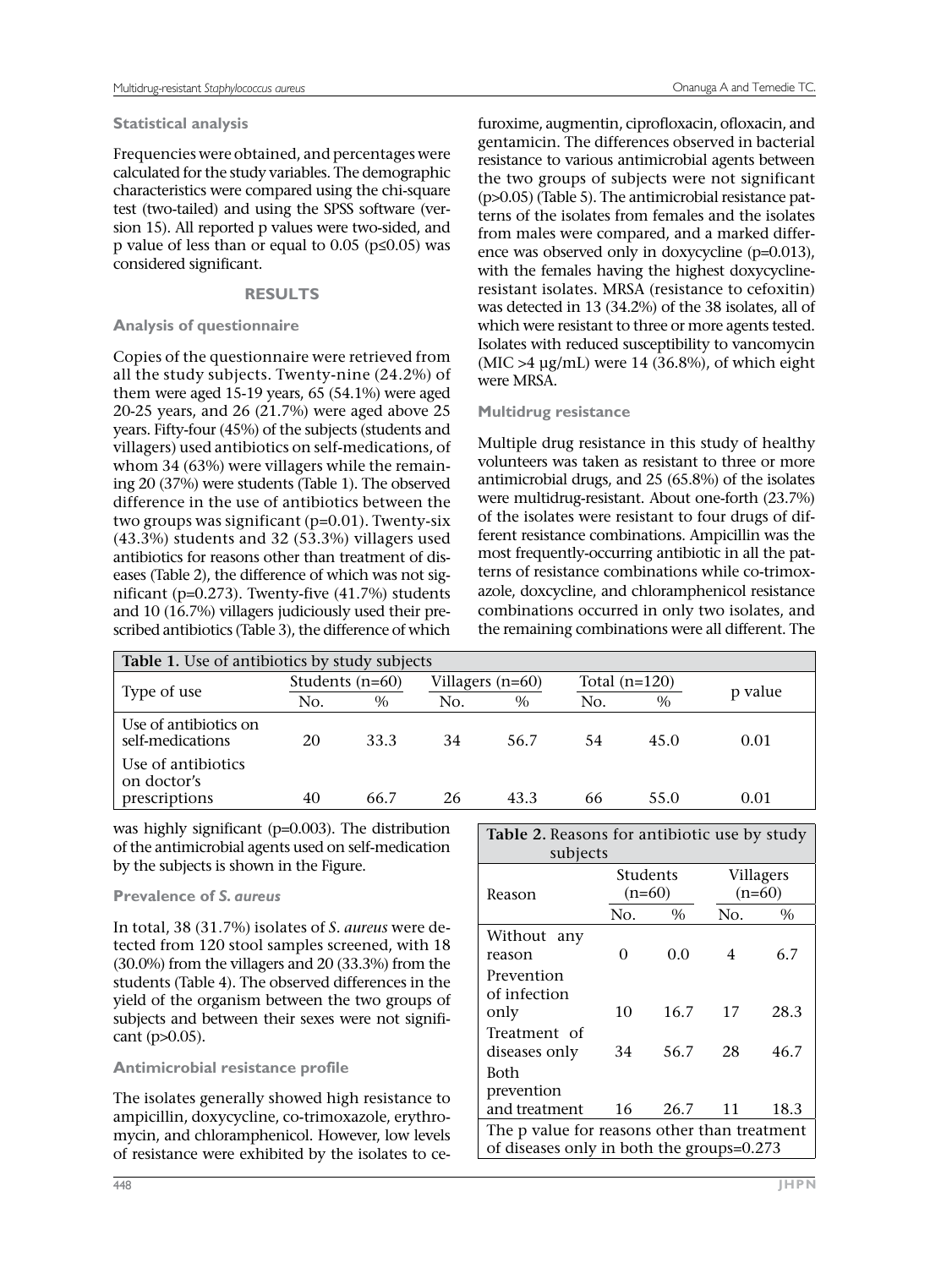

marked difference observed in the multidrug resistance pattern between the isolates from females and those of males in the two groups was not significant (p=0.08) (Table 6).

(12). The increasing prevalence of MRSA infections in communities and hospitals is a global health concern, which necessitates measures to reduce or eradicate the colonization of this strain from

| Table 3. Patterns of antibiotic use by study subjects                                |          |                   |                    |      |  |  |  |  |
|--------------------------------------------------------------------------------------|----------|-------------------|--------------------|------|--|--|--|--|
|                                                                                      |          | Students $(n=60)$ | Villagers $(n=60)$ |      |  |  |  |  |
| Pattern                                                                              | No.      | $\%$              | No.                | $\%$ |  |  |  |  |
| Stop drugs when symptoms disappear                                                   | 17       | 28.3              | 24                 | 40.0 |  |  |  |  |
| Stop when tired of drug                                                              | 8        | 13.3              | 11                 | 18.3 |  |  |  |  |
| Take some and leave the rest                                                         | 10       | 16.7              | 8                  | 13.3 |  |  |  |  |
| Take all drugs even when symptoms disappear                                          | 25       | 41.7              | 10                 | 16.7 |  |  |  |  |
| Do not complete dose due to financial constraint                                     | $\Omega$ | 0.0               |                    | 11.7 |  |  |  |  |
| The p value for the judicious use of prescribed antibiotics in both the groups=0.003 |          |                   |                    |      |  |  |  |  |

#### **DISCUSSION**

*S. aureus* remains a versatile and potent pathogen in humans. It is one of the most common causes of nosocomial and community-acquired infections common sites, such as nares. However, the neglect of the gut, an important reservoir of non-pathogenic antibiotic-resistant *S. aureus* strains, can be a source of re-colonization and a potential source of nosocomial infections (7,13).

| Table 4. Distribution of intestinal S. aureus isolates among study subjects by gender |         |                 |                                         |           |       |  |  |
|---------------------------------------------------------------------------------------|---------|-----------------|-----------------------------------------|-----------|-------|--|--|
| <b>Sex</b>                                                                            | No. of  |                 | No. of S. <i>aureus</i> isolates $(\%)$ |           |       |  |  |
|                                                                                       | samples | <b>Students</b> | Villagers                               | Total     | value |  |  |
| Female                                                                                | 60      | 12              |                                         | 22(36.6)  |       |  |  |
| Male                                                                                  | 60      |                 |                                         | 16(26.7)  |       |  |  |
| Total                                                                                 | 120     | 20(33.3)        | 18 (30.0)                               | 38 (31.7) | 0.239 |  |  |

Volume 29 | Number 5 | October 2011 449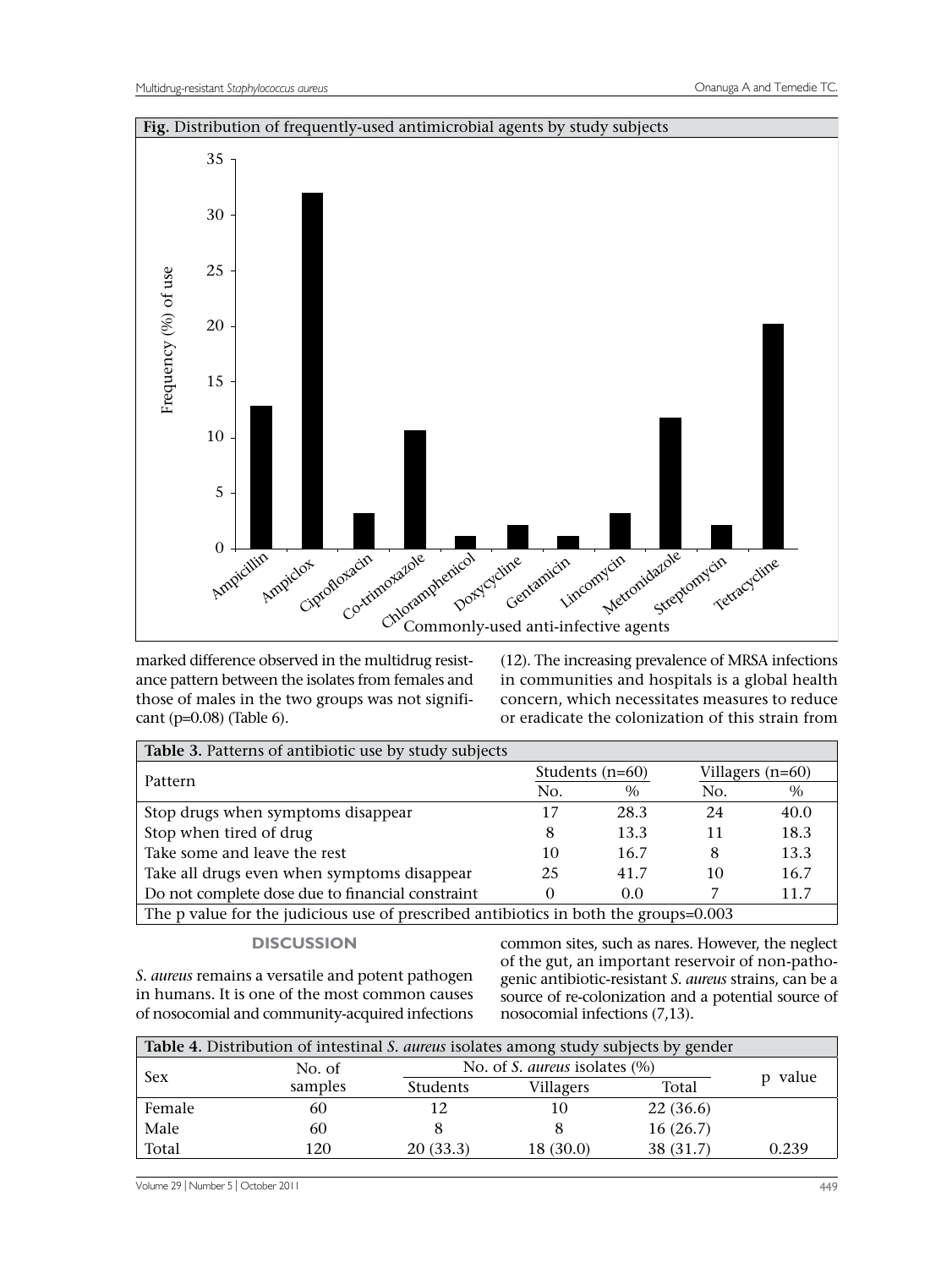| Table 5. Antimicrobial resistance profile of volunteers' intestinal S. aureus isolates |                     |                                            |                             |      |                       |      |         |  |
|----------------------------------------------------------------------------------------|---------------------|--------------------------------------------|-----------------------------|------|-----------------------|------|---------|--|
|                                                                                        |                     | No. of resistant S. <i>aureus</i> isolates |                             |      |                       |      |         |  |
| Antimicrobial agent                                                                    | Overall<br>$(n=38)$ |                                            | <b>Students</b><br>$(n=20)$ |      | Villagers<br>$(n=18)$ |      | p value |  |
|                                                                                        | No.                 | $\%$                                       | No.                         | $\%$ | No.                   | $\%$ |         |  |
| Ampicillin $(10 \mu g)$                                                                | 26                  | 68.4                                       | 16                          | 80.0 | 10                    | 55.6 | 0.106   |  |
| Augmentin $(30 \mu g)$                                                                 | 7                   | 18.4                                       | 3                           | 15.0 | 4                     | 22.2 | 0.566   |  |
| Cefuroxime $(30 \mu g)$                                                                | 9                   | 23.7                                       | 7                           | 35.0 | 2                     | 11.1 | 0.084   |  |
| Gentamicin $(10 \mu g)$                                                                | 2                   | 5.3                                        | 1                           | 5.0  | 1                     | 5.6  | 0.939   |  |
| Ciprofloxacin $(5 \mu g)$                                                              | 3                   | 7.9                                        | 2                           | 10.0 | 1                     | 5.5  | 0.612   |  |
| Ofloxacin $(5 \mu g)$                                                                  | 3                   | 7.9                                        | $\Omega$                    | 0.0  | 3                     | 16.7 | 0.057   |  |
| Chloramphenicol (30 µg)                                                                | 13                  | 34.2                                       | 4                           | 20.0 | 9                     | 50.0 | 0.052   |  |
| Co-trimoxazole $(25 \text{ µg})$                                                       | 14                  | 36.8                                       | 5                           | 25.0 | 9                     | 50.0 | 0.111   |  |
| Doxycycline* $(30 \mu g)$                                                              | 23                  | 60.5                                       | 10                          | 50.0 | 13                    | 72.2 | 0.162   |  |
| Erythromycin $(15 \mu g)$                                                              | 13                  | 34.2                                       | 8                           | 40.0 | 5                     | 27.8 | 0.428   |  |
| Cefoxitin $(30 \mu g)$                                                                 | 13                  | 34.2                                       | 5                           | 25.0 | 8                     | 44.4 | 0.207   |  |
| Vancomycin (30 µg)                                                                     | 14                  | 36.8                                       | 8                           | 40.0 | 6                     | 33.3 | 0.671   |  |

\*In the comparison of the differences in bacterial resistance to all the agents between males and females in groups, only the difference in doxycycline resistance was significant (p=0.013)

| Table 6. Multidrug resistance patterns of S. aureus from stools of healthy subjects |                  |      |                |      |                |      |         |  |
|-------------------------------------------------------------------------------------|------------------|------|----------------|------|----------------|------|---------|--|
| No. of <i>S. aureus</i> isolates $(\%)$                                             |                  |      |                |      |                |      |         |  |
| Resistance                                                                          | Females $(n=22)$ |      | Males $(n=18)$ |      | Total $(n=38)$ |      | p value |  |
|                                                                                     | No.              | $\%$ | No.            | $\%$ | No.            | $\%$ |         |  |
| <b>Fully sensitive</b>                                                              |                  | 4.5  | $\mathcal{L}$  | 12.5 | 3              | 7.9  |         |  |
| Resistant to 1 agent                                                                | 2                | 9.1  | 3              | 18.8 | 5              | 13.2 |         |  |
| Resistant to 2 agents                                                               | 2                | 9.1  | 3              | 18.8 | 5              | 13.2 |         |  |
| Resistant to 3 agents                                                               | 3                | 13.6 | 2              | 12.5 | 5              | 13.2 |         |  |
| Resistant to 4 agents                                                               | 9                | 40.9 | $\Omega$       | 0.0  | 9              | 23.7 |         |  |
| Resistant to 5 agents                                                               |                  | 4.5  | 1              | 6.3  | 2              | 5.3  |         |  |
| Resistant to 6 agents                                                               | 2                | 9.1  | 1              | 6.3  | 3              | 7.9  |         |  |
| Resistant to 7 agents                                                               | 0                | 0.0  | 3              | 18.8 | 3              | 7.9  |         |  |
| Resistant to 8 agents                                                               |                  | 4.5  |                | 6.3  | 2              | 5.3  |         |  |
| Resistant to 9 agents                                                               |                  | 4.5  | $\Omega$       | 0.0  |                | 2.6  |         |  |
| Resistant to 10 agents                                                              | $\Omega$         | 0.0  | $\Omega$       | 0.0  | $\Omega$       | 0.0  |         |  |
| Resistant to 11 agents                                                              | $\Omega$         | 0.0  | $\Omega$       | 0.0  | $\Omega$       | 0.0  |         |  |
| Resistant to 12 agents                                                              | $\Omega$         | 0.0  | $\Omega$       | 0.0  | $\Omega$       | 0.0  |         |  |
| Resistant to 3 and                                                                  |                  |      |                |      |                |      |         |  |
| more agents                                                                         | 17               | 77.3 | 8              | 50.0 | 25             | 65.8 | 0.08    |  |

The evaluation of antibiotic use among the study subjects revealed that the villagers practised selfmedications of antibiotics and used prescribed antibiotics injudiciously more than the students. The differences were highly significant, which indicate that there are some conditions, such as lack of availability of sufficient health centres with competent personnel, lack of sufficient knowledge on the danger of the wrong use of antibiotics, high proximity to large numbers of unlicensed drug vendors, and high poverty, which predispose them more to the misuse of antibiotic than the students who came from town and cities (14,15). However, the prac-

tice of self-medications of antibiotics was generally high (45%) among all the volunteers. This might be as a result of lack of strict antibiotic control in the country, coupled with the high rate of poverty among the people, which usually hinders them from completing the dosage regimen of antibiotics (15,16).

The distribution of the frequently-used anti-infective agents among the subjects showed that ampicillin, ampiclox, co-trimoxazole, metronidazole, and tetracycline were highly misused. This is due to the fact that these agents are readily available to the people at affordable prices in the country. Thus,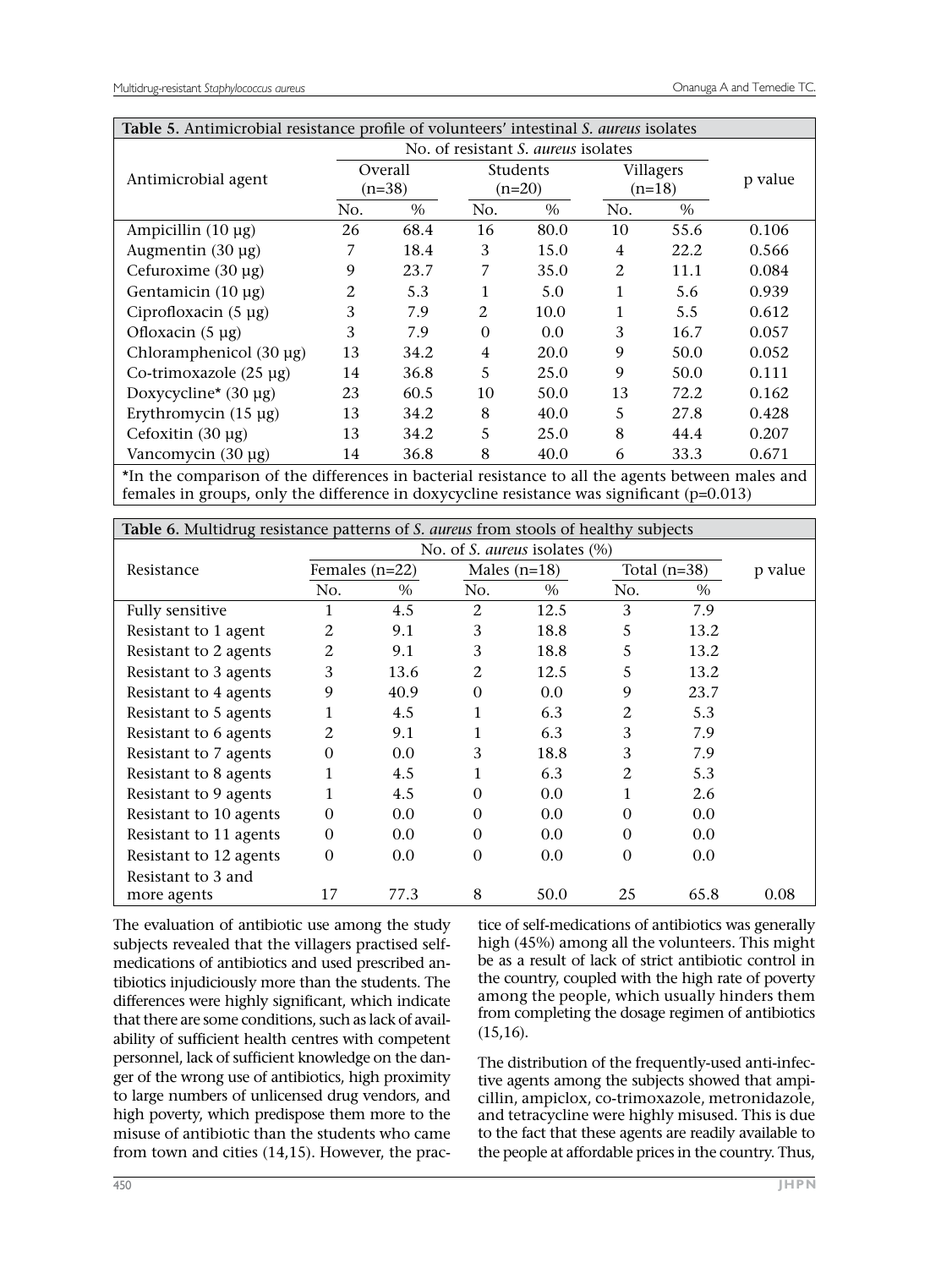the excessive use of these agents in an inappropriate dosage regimen will favour the selection of multiple drug-resistant strains that may cause serious infections with limited treatment options (17).

The colonization rate of the gut with *S. aureus* in the study volunteers was observed to be 31.7%. This supports the findings of Bhalla *et al.,* who reported 36.7% of *S. aureus* intestinal colonization in hospitalized patients as against 50.7% nasal *S. aureus* in the same patients (18). There are fewer studies on the prevalence of intestinal *S. aureus* compared to nasal, throat, and skin, which may be as a result of the fact that the gut is not being considered an important reservoir of pathogenic staphylococci. However, several recent studies are now implicating this site as an important source of transmission of antibiotic-resistant *S. aureus-*associated infections to the environmental surfaces of communities and hospitals (19-21). Thus, this calls for more studies on the prevalence of intestinal *S. aureus* in Nigeria and other developing countries where proper sanitary systems may be inadequate in rural areas, as a measure to contain its transmission.

The intestinal isolates of *S. aureus* were highly resistant to ampicillin (68.2%) and doxycycline (60.5%), with the strains from females significantly showing higher resistant to doxycycline than their male counterparts in both the groups (p=0.013). These observations might be due to the extensive use of these agents as observed while evaluating the use of antibiotics by these subjects. The higher resistance to doxycycline observed among females than among males may be due to the excessive and indiscriminate use of the agent in the treatment of pelvic inflammatory disease (22). Hence, the agents may not be useful in the treatment of infections caused by this organism. Chloramphenicol, erythromycin, and co-trimoxazole, which exhibited moderate activities against the strains of this organism, may be useful in combination therapy against infections due to the organism.

Methicillin resistance in the isolates was observed to be 34.2%, which is in contrast to the findings of Currie *et al.* and Baba-Mousa *et al.,* who reported 62% in rectal swabs of hospitalized patients in Canada and 62% in faecal samples of antibioticassociated diarrhoea patients in Benin respectively (23,24). This marked difference might be due to the varied health status of subjects in the studies. However, the presence of this level of MRSA isolates in stools of these healthy subjects, which exhibited multiple resistances to other agents, is an indication that the gut is an important reservoir of multidrugresistant *S. aureus*. This might predisposes subjects to antibiotic-associated diarrhoea and other community-associated MRSA infections (25).

The number of isolates of *S. aureus* with reduced susceptibility to vancomycin (VISA) was 14 (36. 8%), with 57.1% of them being MRSA. This is quite higher than findings of Olonitola *et al.* who reported 2.97% in nostrils of healthy children in Zaria, Nigeria (26). Vancomycin resistance was first noticed in *Enterococcus* species which normally colonized the gastrointestinal tract and the co-existence of *S. aureus* with it in the gut might favour the increased emergence of vancomycin-resistant *S. aureus* due to genetic transfer which may account for the observed high prevalence of VISA in this study (27).

The isolates were highly susceptible to cefuroxime, augmentin, ciprofloxacin, ofloxacin, and gentamicin. The observed activities of the stable betalactam antibiotics (cefuroxime and augmentin) might be due to their intrinsic characteristics, of being resistant to the beta-lactamases of the organism, coupled with their low level of misuse in the community. *S. aureus* isolates from other sites have been widely reported to be highly susceptible to fluoroquinolones and gentamicin (28,29), which is equally observed in this study. This makes these agents the appropriate drugs of choice in the empirical treatment of most infections caused by this organism since most MRSA and VISA isolates in this study were susceptible to them.

This study reports a high (65.8%) level of multiple antibiotic resistance in intestinal *S. aureus* isolates from the healthy adults, with those from the females higher than the males. Previous studies on other sites of healthy individuals reported a similar high prevalence of multiple antibiotic resistance in *S. aureus* (28,30). This suggests the possibility of having infections due to *S. aureus* with limited treatment options. Hence, there is a need to adopt measures of eradicating and preventing the transmission of this organism to vulnerable populations, especially in women who play a vital role in the transmission.

### **Conclusions**

The results of this study emphasize the importance of the gut as a reservoir and a source of transmission of multiple antibiotic-resistant strains of *S. aureus* which might lead to more severe infections. Hence, there is a need to adopt strategies to encourage proper personal hygiene and provide adequate effective sewage-disposal systems that will prevent the transmission of these strains to our environments. Also, the need to control the excessive use and misuse of antibiotics as a means of curbing the increasing rate of antibiotic resistance in this country cannot be overemphasized.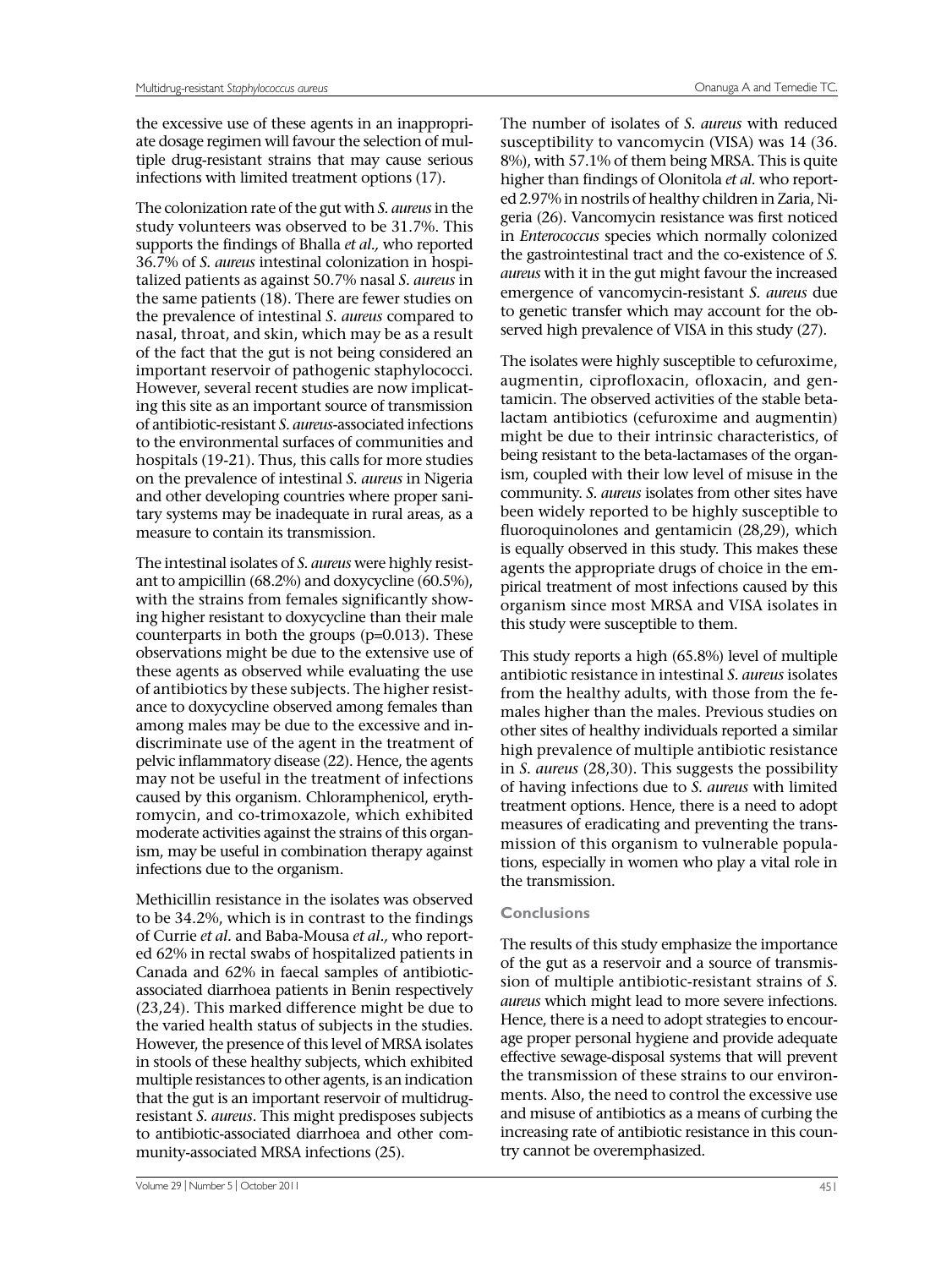## **REFERENCES**

- 1. Weems JJ. The many faces of *Staphylococcus aureus* infection. Recognizing and managing its life-threatening manifestations. *Postgrad Med* 2001;110:24-6, 29-31, 35-36.
- 2. Lowy FD. Antimicrobial resistance: the example of *Staphylococcus aureus. J Clin Invest* 2003;111:1265-73.
- 3. Chamber HF. Community-associated MRSA– resistance and virulence converge. *New Engl J Med* 2005;352:1485-7.
- 4. Okeke IN, Lamikanra A. Export of antimicrobial drugs by West African travellers. *J Travel Med* 2003; 10:133-5.
- 5. Andargie G, Kassu A, Moges F, Tiruneh M, Huruy K. Prevalence of bacteria and intestinal parasites among food-handlers in Gondar town, northwest Ethiopia. *J Health Popul Nutr* 2008;26:451-5.
- 6. Boyce JM, Havill NL. Nosocomial antibiotic-associated diarrhea associated with enterotoxin-producing strains of methicillin-resistant *Staphylococcus aureus*. *Am J Gastroenterol* 2005;100:1828-34.
- 7. Domínguez E, Zarazaga M, Torres C. Antibiotic resistance in *Staphylococcus* isolates obtained from fecal samples of healthy children. *J Clin Microbiol* 2002; 40:2638-41.
- 8. Boyce JM, Havill NL, Otter JA, Adams NM. Widespread environmental contamination associated with patients with diarrhea and methicillin-resistant *Staphylococcus aureus* colonization of the gastrointestinal tract. *Infect Control Hosp Epidemiol* 2007;28:1142-7.
- 9. Clinical and Laboratory Standard Institute. Performance standards for antimicrobial susceptibility testing. 18th informational supplement. M100-S18. Wayne, PA: Clinical and Laboratory Standard Institute, 2008; 28:46-52.
- 10. Cheesbrough M. District laboratory practice in tropical countries. P. 2. Cambridge: Cambridge University Press, 2002:136-42.
- 11. British Society for Antimicrobial Chemotherapy. Disc diffusion method for antimicrobial susceptibility testing*. British Soc Antimicrob Chemother* 2002;(2.1.2):1- 46.
- 12. Rajbhandari R, Manandhar SP, Shrestha J. Comparative study of MRSA and its antiboitic susceptibility pattern in indoor and outdoor patients of Bir Hospital. *Nepalase J Microbiol* 2003;1:62-5.
- 13. de Jong E. Effects of selective decontamination of digestive tract on mortality and antibiotic resistance in the intensive-care unit. *Curr Opin Crit Care* 2005; 11:144-9.
- 14. McNulty CA, Boyle P, Nichols T, Clappison P, Davey P. The public's attitudes to and compliance with antibi-

otics. *J Antimicrob Chemother* 2007;60(Suppl 1):i638.

- 15. Pechère JC. Patients' interviews and misuse of antibiotics. *Clin Infect Dis* 2001;33(Suppl 3):S170-3.
- 16. Okeke IN, Edelman R. Dissemination of antibioticresistant bacteria across geographic borders. *Clin Infect Dis* 2001;33:362-9.
- 17. Okeke IN, Laxminarayan R, Bhutta ZA, Duse AG, Jenkins P, O'Brien TF *et al*. Antimicrobial resistance in developing countries. Part I: Recent trends and current status. *Lancet Infect Dis* 2005;5:481-93.
- 18. Bhalla A, Aron DC, Donskey C J. *Staphylococcus aureus* intestinal colonization is associated with increased frequency of *S. aureus* on skin of hospitalized patients. *BMC Infect Dis* 2007;7:105-12.
- 19. Squier C, Rihs JD, Risa KJ, Sagnimeni A, Wagener MM, Stout J *et al*. *Staphylococcus aureus* rectal carriage and its association with infections in patients in a surgical intensive care unit and a liver transplant unit. *Infect Control Hosp Epidemiol* 2002;23:495-501.
- 20. Donskey CJ. The role of the intestinal tract as a reservoir and source for transmission of nosocomial pathogens. *Clin Infect Dis* 2004;39:219-26.
- 21. Boyce JM, Havill NL, Maria B. Frequency and possible infection control implications of gastrointestinal colonization with methicillin-resistant *Staphylococcus aureus*. *J Clin Microbiol* 2005;43:5992-5.
- 22. Nester EW, Anderson DG, Roberts CE, Pearsall NN, Nester MT. Genitourinary infections. *In:* Nester EW, Anderson DG, Roberts CE, Pearsall NN, Nester MT. Microbiology: a human perspective. 4th ed. New York, NY: McGraw-Hill, 2004:645-6.
- 23. Currie A, Davis L, Odrobina E, Waldman S, White D, Tomassi J *et al*. Sensitivities of nasal and rectal swabs for detection of methicillin-resistant *Staphylococcus aureus* colonization in an active surveillance program. *J Clin Microbiol* 2008;46:3101-3.
- 24. Baba-Moussa L, Ahissou H, Azokpota P, Assogba B, Atindéhou MM, Anagonou S *et al*. Toxins and adhesion factors associated with *Staphylococcus aureus*  strains isolated from diarrhoeal patients in Benin. *Afr J Biotech* 2010;9:604-11.
- 25. Tacconeli E, De Angelis G, Cataldo MA, Pozzi E, Cauda R. Does antibiotic exposure increase the risk of methicillin-resistant *Staphylococcus aureus* (MRSA) isolation? A systematic review and meta-analysis. *J Antimicrob Chemother* 2008;61:26-38.
- 26. Olonitola OS, INabo HI, Olayinka BO, Bugo ID. Nasal carriage of methicillin-resistant *Staphylococcus aureus* by primary school pupils in a university staff school, Zaria, Nigeria. *Int J Biol Chem Sci* 2007;1:71-5.